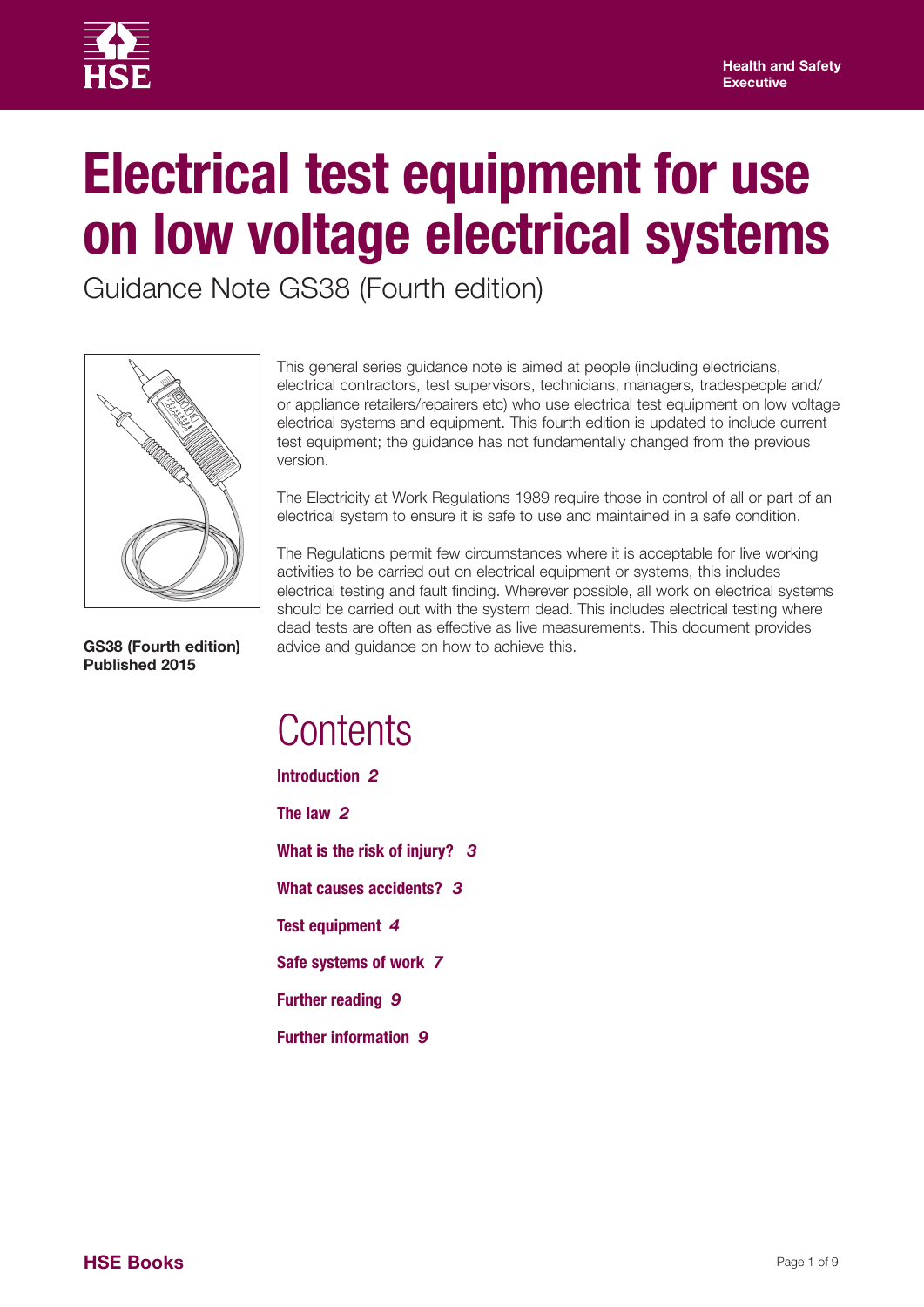# **Introduction**

1 This guidance is aimed at people who use electrical test equipment on low voltage electrical systems and equipment. These may include electricians, electrical contractors, test supervisors, technicians, managers or appliance repairers (including trades where electrical testing is not the primary activity, eg gas engineers, alarm companies etc).

- 2 The guidance provides advice on the selection and use of:
- test probes;
- leads:
- lamps;
- voltage detecting devices; and
- measuring equipment;

for circuits with rated voltages not exceeding 1000 V ac.

## The law

3 The Electricity at Work Regulations 1989 require those in control of part or all of an electrical system to ensure that it is safe to use and that it is maintained in a safe condition. The following are the main requirements when carrying out electrical testing.

- Equipment should be, so far as is reasonably practicable:
	- constructed;
	- maintained; **and**
	- used in a way to prevent danger.
- There must be no live working\* unless:
	- it is unreasonable to work dead; **and**
	- it is reasonable to work live; **and**
	- suitable precautions are taken to prevent injury.
- Work must be carried out in a safe manner. Things to consider when developing safe working practices include:
	- control of risks while working;
	- control of test areas;
	- use of suitable tools and clothing;
	- use of suitable insulated barriers;
	- adequate information;
	- adequate accompaniment;
	- adequate space, access and lighting;
	- precautions to prevent people not carrying out the testing coming into contact with exposed live parts.
- People at work must:
	- prevent danger and injury;
	- be competent for the work they are carrying out, by having adequate training, skill and experience to avoid injury to themselves and others;
	- have adequate supervision when appropriate.

\* Testing or fault finding on live systems or equipment is live working.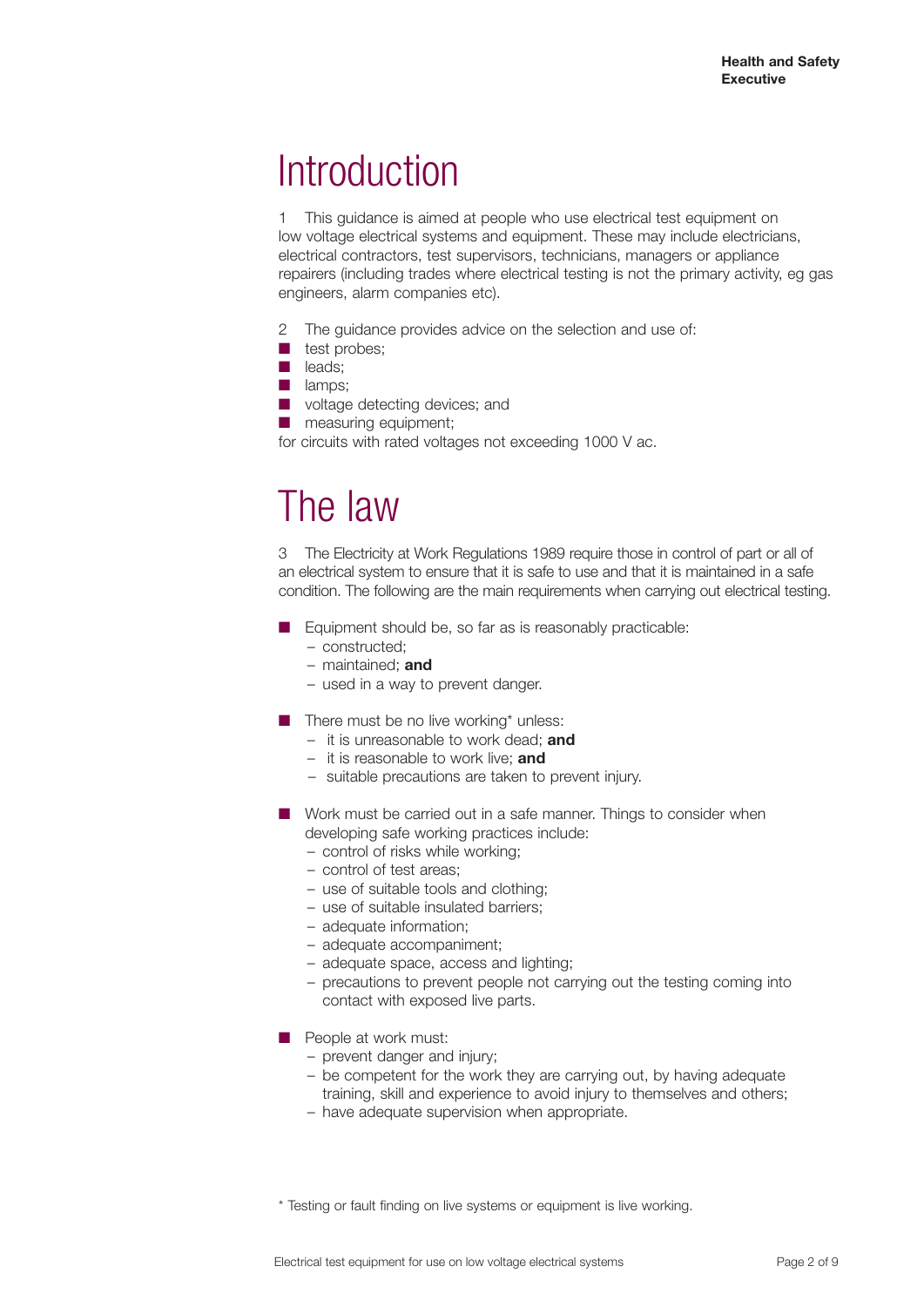# What is the risk of injury?

4 Unsuitable electrical test equipment can cause serious burns or electric shock. Arcing or 'flashover' caused by the use of inadequate test probes can result in burn injuries. Contact with inadequate test probes can result in shock injuries. Arcs, once drawn, ionise the surrounding air and cause further 'flashovers' to occur. These can rapidly engulf the working area, before anybody can escape.

5 Systems where voltages are below 50 V ac or 120 V dc (extra low voltage) reduce the risk of electric shock to a low level. If system energy levels are low, arcing is unlikely to cause burns. It is recommended that, where reasonably practicable, tests are carried out at reduced voltages to help reduce the risk of injury. Equipment should be constructed with suitably insulated and shrouded terminals to minimise the risk of short-circuits, which could cause danger. For example, short-circuiting battery terminals can cause high amounts of energy to be released.

6 In addition to the risk of electric shock and burns, there could be other risks to consider. For example, chemical burns (eg from battery acid) or falls from ladders or platforms when testing.

# What causes accidents?

7 Always use suitable test probes, leads, lamps, voltage detectors and multimeters, as unsuitable equipment can cause electrical arcing due to:

- inadequately insulated test probes (typically having an excessive length of bare metal at the contact end) accidentally bridging a live conductor and adjacent earthed metalwork; or
- excessive current drawn through test probes, leads and measuring instruments. This can happen when a multimeter is set to the wrong function, eg set on a current or resistance range when measuring voltage.
- 8 Other causes of accidents which have led to electric shock are:
- inadequate insulation of test leads, probes and connectors;
- removal of the manufacturer's insulation on test leads and probes (there have been incidents which have been caused by the deliberate removal of such insulation);
- exposed live terminations at multimeters and voltage detectors:
- a lead falling off one of the terminals of a multimeter resulting in either the multimeter terminal or the lead terminal remaining live;
- incorrect use of test equipment, eg:
	- a multimeter being used to measure the voltage of conductors which exceeds the maximum working voltage of the multimeter; or
	- a multimeter being set to the wrong function, eg set on a current range when measuring voltage);
- failing to verify the correct operation of the test equipment (eg failing to use a proprietary proving unit);
- use of inadequately constructed or makeshift test equipment, eg a test lamp consisting of a combination of a bayonet lamp holder, bulb and two single insulated conductors with bared ends;
- the use of long intertwined leads which were not easily distinguished, resulting in one lead being connected across the equipment and the other shortcircuiting the live conductors under test;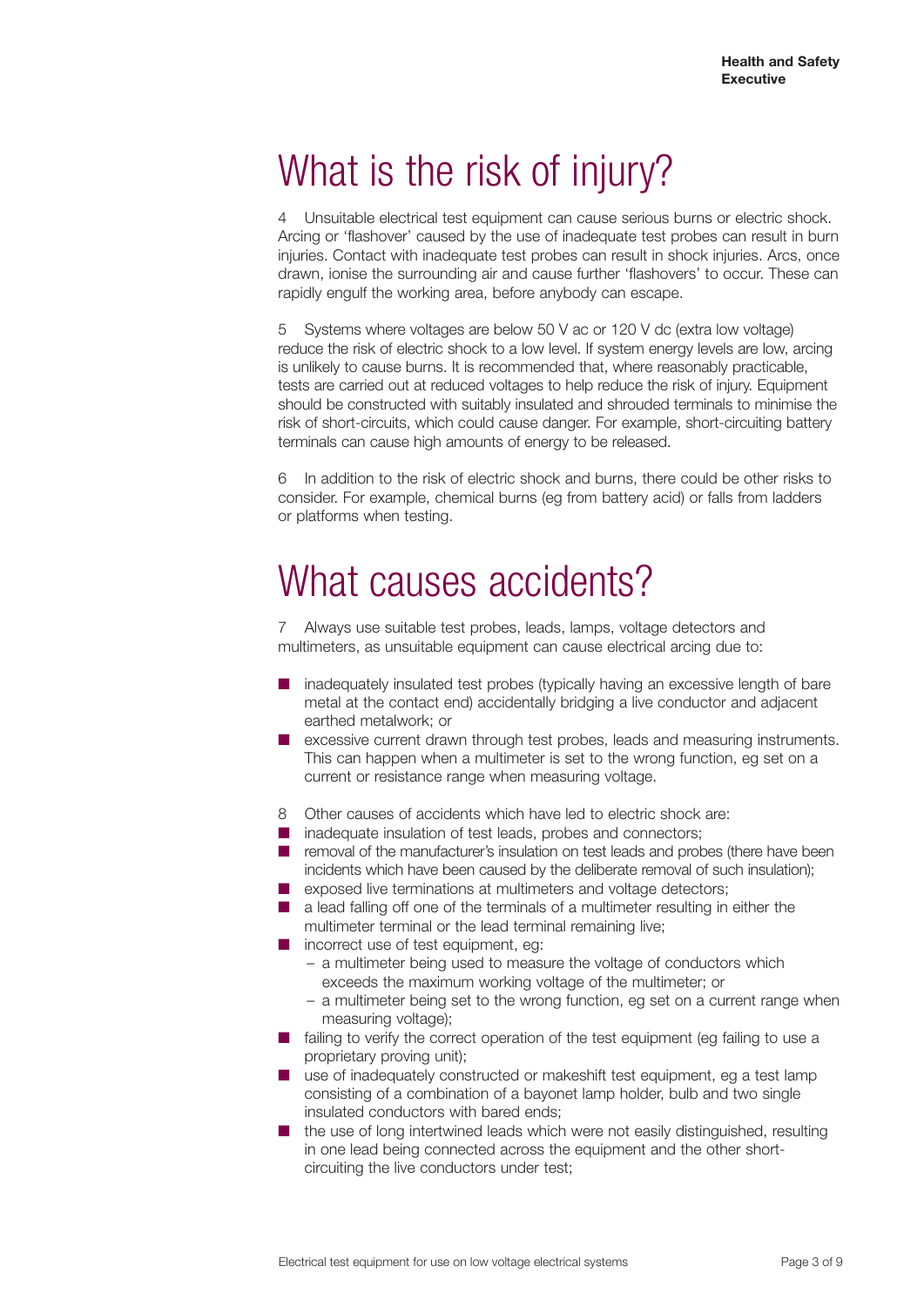- using inadequately maintained test leads with visible damage, cracking, fraying or cut insulation or where normally insulated metal parts are exposed (these should be discarded and replaced);
- using test leads that have been contaminated with conductive materials;
- severing of a test lead by a shearing effect (eg by a cabinet door being moved or closed);
- exceeding the CAT rating of the test equipment (including the test leads, probes or clips), eg using CAT II rated equipment on a CAT III installation.\*

# Test equipment

#### **Test probes, clips and leads**

9 The test probes, clips and leads used in conjunction with electrical test equipment should be selected to prevent danger. Modern test probes, clips and leads should:

- conform to the requirements of BS EN 61010-031 or in the case of a 2-pole voltage detector to BS EN 61243-3 (see Further reading);
- $\blacksquare$  be marked with the rated installation category CAT II, III, or IV;
- be marked with the manufacturer's name or identifying mark; and have the following:
	- probes, and clips, which:
		- o have finger barriers or are shaped to guard against inadvertent hand contact with the live conductors under test;
		- o are insulated to leave an exposed metal tip not exceeding 4 mm measured across any surface of the tip. Where practicable it is strongly recommended that this is reduced to 2 mm or less, or that springloaded retractable screened probes are used;
		- o when used with a multimeter, should have suitable high-breaking capacity (hbc), sometimes known as hrc, fuse, or fuses,† with a suitable current rating (usually not exceeding 500 mA), except when used with a loop impedance or RCD tester where a value of 10 A is typically used or a current-limiting resistor and a fuse.\*\*

\* BS EN 61010 (see Further reading) defines measurement categories (CAT) as below; these reflect the level of overvoltage that can be expected at the point of measurement:

- measurement category IV is for measurements performed at the source of the low voltage installation (eg meters, primary overcurrent protection devices etc);
- measurement category III is for measurements performed in the building installation (eg measurements on distribution boards, socket outlets, permanently connected equipment, etc);
- measurement category II is for measurements performed on circuits directly connected to the low voltage installation (eg appliances, portable tools, etc).

† Fuses, especially low current (500 mA), can add significant resistance to the test lead (up to 2 ohms). This should be taken into account when using fused leads in conjunction with resistance measuring equipment. When replacing fuses, the correct type and correct current and voltage rating must be used. Glass fuses are not suitable.

\*\* Test equipment which predates the British Standards listed above, or was designed to another standard must be maintained to prevent danger and should comply with the guidance on probes and clips in paragraph 9.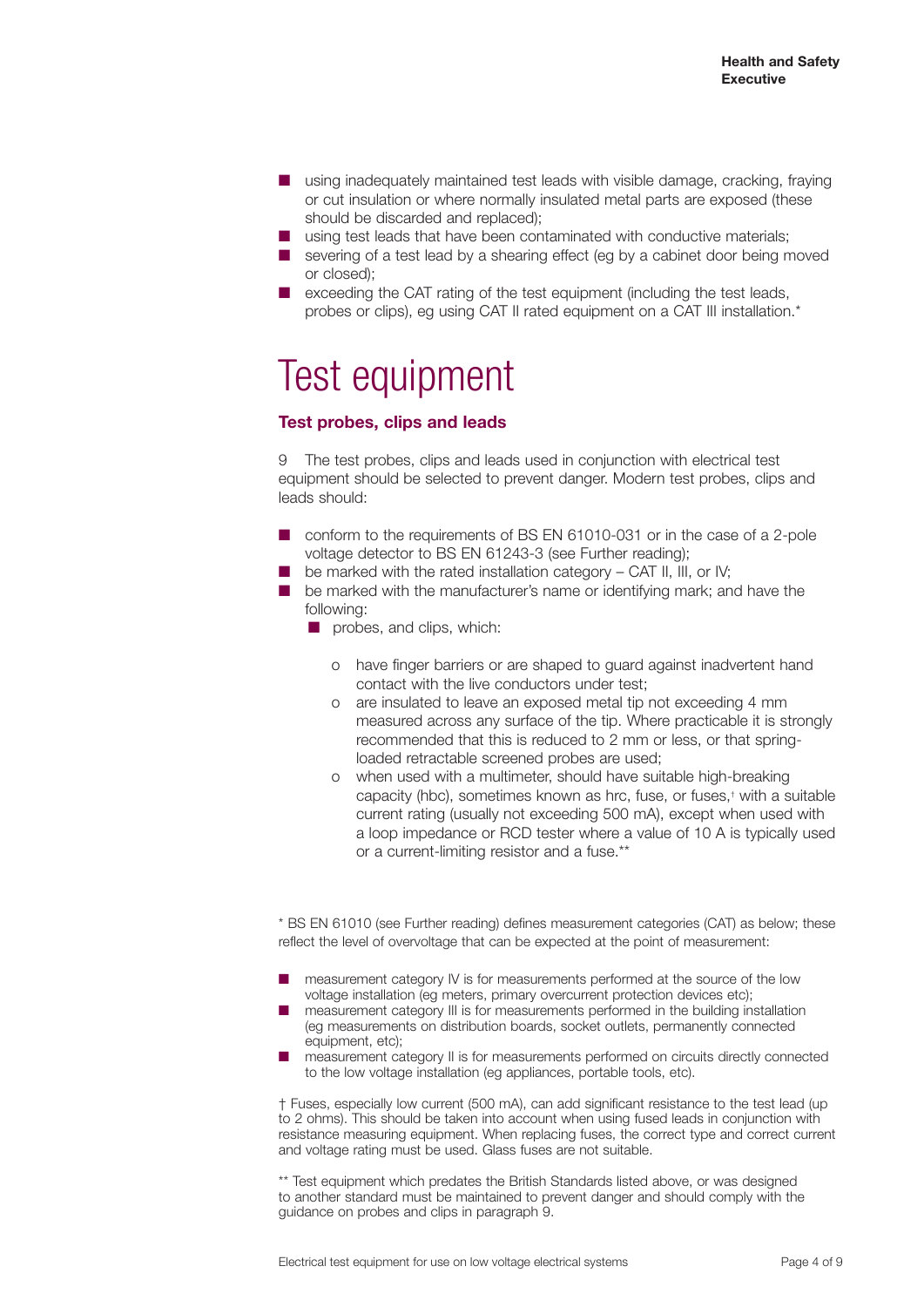





10 Probes can be provided with a variety of shapes of tip to allow access to different types of contact.

#### **Sockets and terminals**

11 The risk of inadvertent hand or finger contact with any live test socket conductor when the equipment is live must be reduced. The terminals and test sockets of test equipment may require shrouding in accordance to the category location. Test leads and equipment conforming to BS EN 61010 or BS EN 61243-3 will meet this requirement.

#### **Voltage detectors**

12 Equipment used solely for detecting voltage fall into two categories. These are:

■ detectors which rely on an illuminated indication (eg a test lamp or similar) or a scale (eg a multimeter). Test lamps fitted with glass lamps should not give rise to danger if the lamp is broken. It may be protected by a guard.These detectors require protection against excess current. This may be provided by a suitable high-breaking capacity (hbc or hrc) fuse or fuses, with a low current rating (usually not exceeding 500 mA), or by means of a current-limiting resistor and a fuse. These protective devices are housed in the probes themselves. The test lead or leads are held captive and sealed into the body of the voltage detector (equipment which conforms to the requirements of BS EN 61243-3 has internal protection that meets this requirement):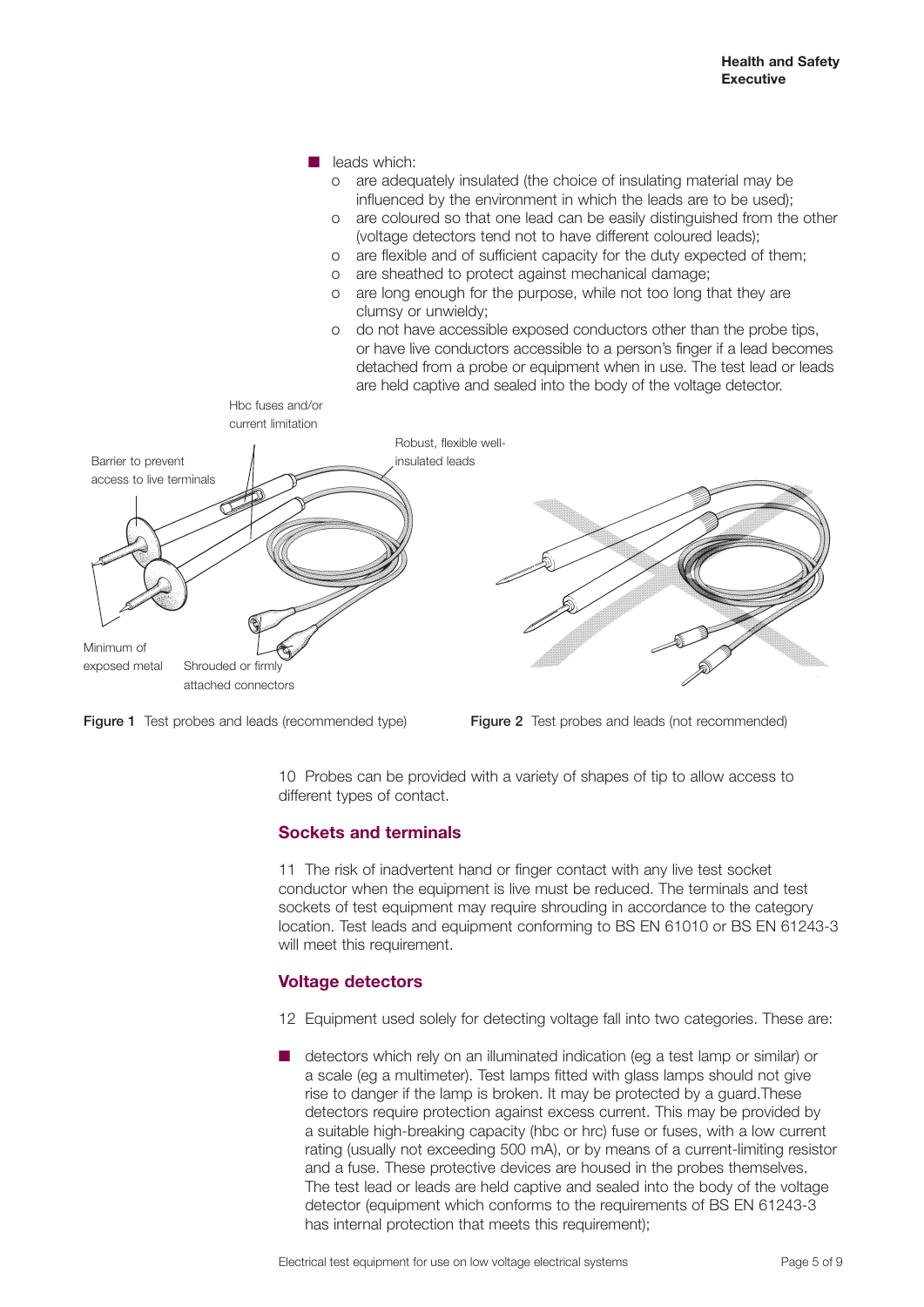■ detectors which use two or more independent indicating systems (one of which may be audible) and limit energy input to the detector by the circuitry used. An example is a 2-pole voltage detector, ie a detector unit with an integral test probe, an interconnecting lead and a second test probe. These detectors may be designed and constructed to limit the current and energy which can flow into the detector. The limitation is usually provided by a combination of circuit design, using the concept of protective impedance, and current-limiting resistors built into the test probes. These detectors may be provided with inbuilt test features to check the functioning of the detector before and after use. The interconnecting lead and second test probe are not detachable components. These types of detector do not require additional current limiting resistors or hbc fuses to be fitted provided that they conform to BS EN 61243-3.



Figure 3 Typical test lamp

13 Single-pole or non-contact live-circuit detectors sometimes referred to as 'voltage sticks' should only be used for identifying live equipment, not for proving that it is dead. There are particular requirements for the use of non-contact devices in coalmines. Only devices which make contact with the conductor (ie not proximity devices) should be used for proving dead. However, non-contact or proximity detectors can be useful in indicating if something is live, eg when attempting to remove a single cable installed in trunking containing many single cables.



Figure 4 A typical 2-pole voltage detector

14 Test lamps and voltage detectors should be clearly marked with:

- the maximum voltage and category location (CAT II, III or IV) which may be tested by the device; and
- any short-time rating for the device, if applicable. This rating is the recommended maximum current which should pass through the device for a few seconds. These devices are generally not designed to be connected for more than a few seconds.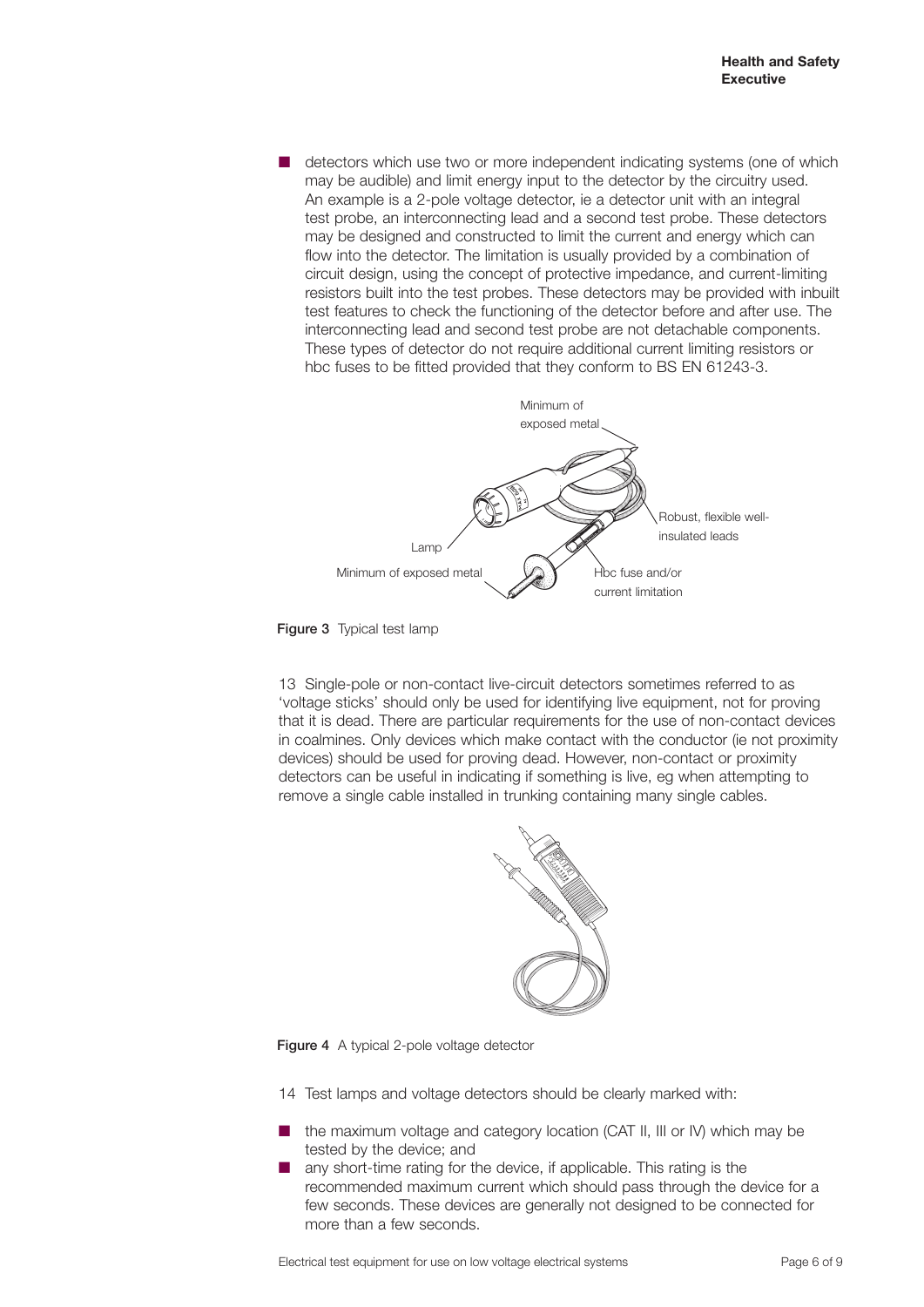# Safe systems of work

15 The use of test equipment falls into four main categories:

- testing for voltage (voltage detection);
- measuring voltages;
- measuring current, resistance, RCD trip time, phase rotation and (occasionally) inductance and capacitance; and
- verification of correct polarity.

Testing for voltage forms an essential part of the procedure for proving a system dead before starting work (ie a safe isolation procedure), but may also be associated with simple tests to prove the presence of voltage. Measuring voltage, current etc and verifying polarity are more concerned with commissioning procedures, fault-finding and testing electrical installations.

#### **Precautions before testing**

16 A risk assessment should be carried out and, where necessary, measures put in place, including using appropriate personal protective equipment (PPE). More guidance on risk assessment can be found at www.hse.gov.uk/risk. For more information on safe working practices see *Electricity at Work. Safe Working Practices* (see Further reading).

17 Before testing begins you must establish that the test device, including all leads, probes, clips and connectors, is suitably rated for the installation category (CAT II, III or IV) and for the voltages and currents which may be present on the system or equipment under test.

18 Before any testing is carried out, you must ensure that:

- the equipment which is to be worked on is safe for the intended tests:
- the working environment does not present additional dangers, including:
	- inadequate space to work safely;
	- an insecure footing;
	- insufficient light;
	- potentially flammable gases or vapours;
	- explosive or conductive dusts;
- any exposed live conductors are adequately shrouded;
- the risk assessment is revisited to ensure it remains applicable for the specific work activity and conditions.

19 Where a test is being made simply to establish the presence or absence of voltage, a proprietary test lamp or 2-pole voltage detector suitable for the working voltage of the system should be used, rather than a multimeter. The use of incorrectly set multimeters (or makeshift devices) for voltage detection has often caused accidents.

20 Any device used to prove dead may fail to indicate danger (eg a faulty lamp not indicating a live circuit). Such devices should be proved before and after use. This should be done preferably on a voltage proving unit (some devices have built-in proving units) or otherwise on a known live source of similar voltage to the circuit under test (providing precautions are taken to prevent danger arising).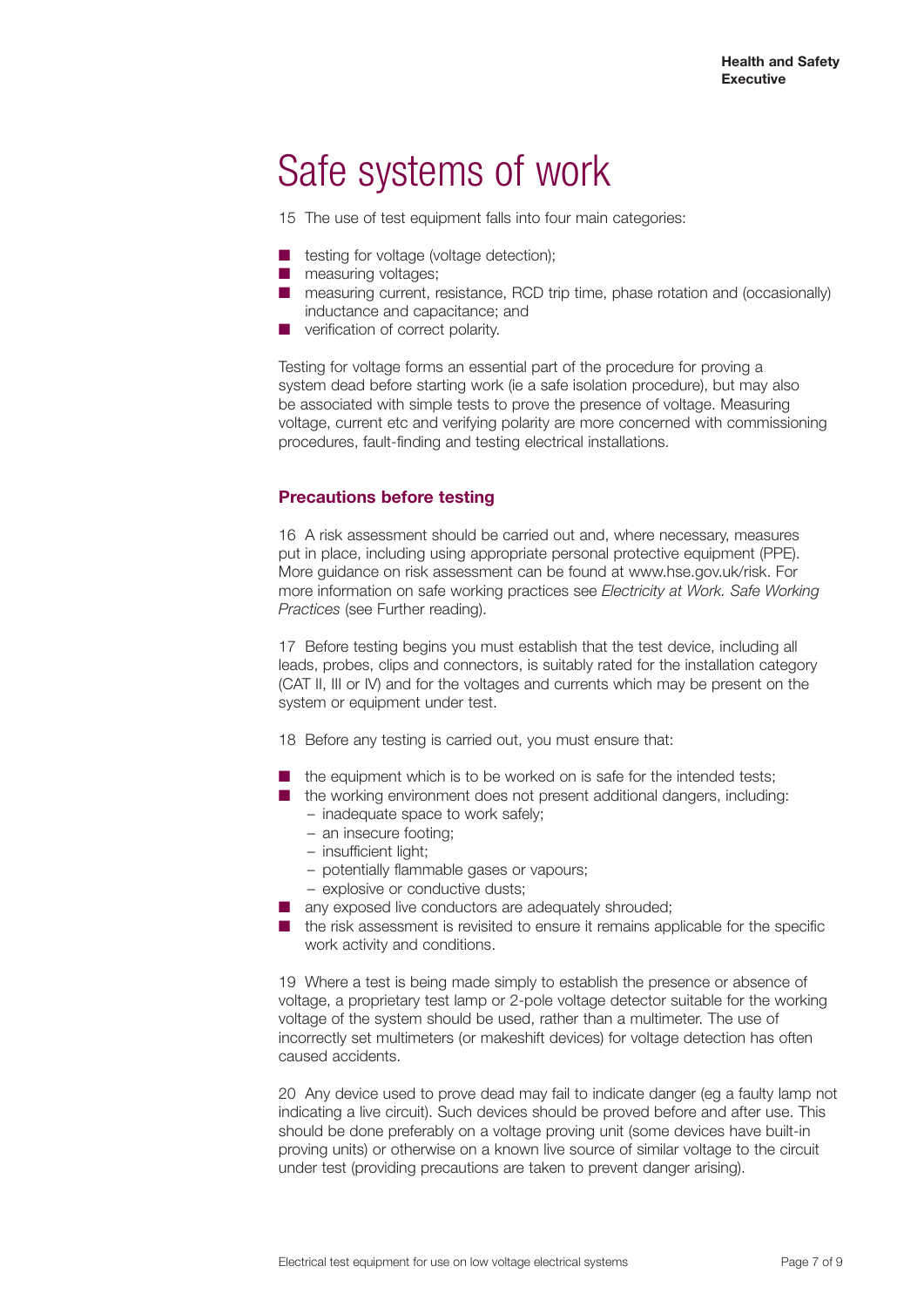#### **Precautions during testing**

21 For voltage detection or measurement, test leads protected by a fuse (or fuses) are recommended when voltmeters and in particular multimeters are used. Always connect the test leads to the equipment before connecting to the circuit to be measured. Although some multimeters are fitted with electromechanical overload devices, these are often inadequately rated to deal with short-circuit energy present on electrical power systems.

22 Test equipment conforming to the requirements of BS EN 61010 is protected internally by high-breaking capacity fuses and clearances appropriate to the measurement category and voltage rating of the equipment. Where equipment is not designed to BS EN 61010, it is usually necessary to use leads which incorporate high-breaking capacity (hbc) fuses even if it has an overload trip. A risk assessment should be performed to establish if fused leads are necessary for the work to be undertaken.

23 If terminal clips are provided for connection to test points, they should be adequately insulated and arranged to be suitable for use with the test leads, as a safe alternative to the use of test probes.

24 It is important that a multifunction or multirange meter is set to the correct function and/or range before the connections are made. Where there is doubt about the value of voltage to be detected or measured, the highest range should be selected at first, provided that the maximum voltage possible is known to fall within the range of the equipment.

25 Progressive voltage detection or measurement is often used to prove circuit continuity. The dangers from exposed live conductors should be borne in mind when using this method. In many cases, continuity testing can be carried out safely with the apparatus dead, using a self-contained low voltage dc source and indicator (after safe isolation procedures have been adopted).

26 If a clamp meter is used, check first that there is adequate working space free from danger (ie from bare live conductors at dangerous voltages) at the place where the equipment will be held. The clamp meter should always be examined visually before it is used; if defects are present the equipment should not be used.

27 Special precautions and provisions may be necessary for current measurement in CT secondary circuits and such measurement techniques are outside the scope of the guidance in this document.

28 Where current measurements are to be made using a multimeter, the connections should be made with the apparatus dead, and should be made secure before the power is switched on. Any such temporary connections need to be adequately rated both for current and voltage.

29 If regular testing needs to be done, eg on complex control panels, nearby bare live conductors should not be accessible (eg screened) where access is not required. Alternatively, purpose-made screened test points or equipment may be provided.